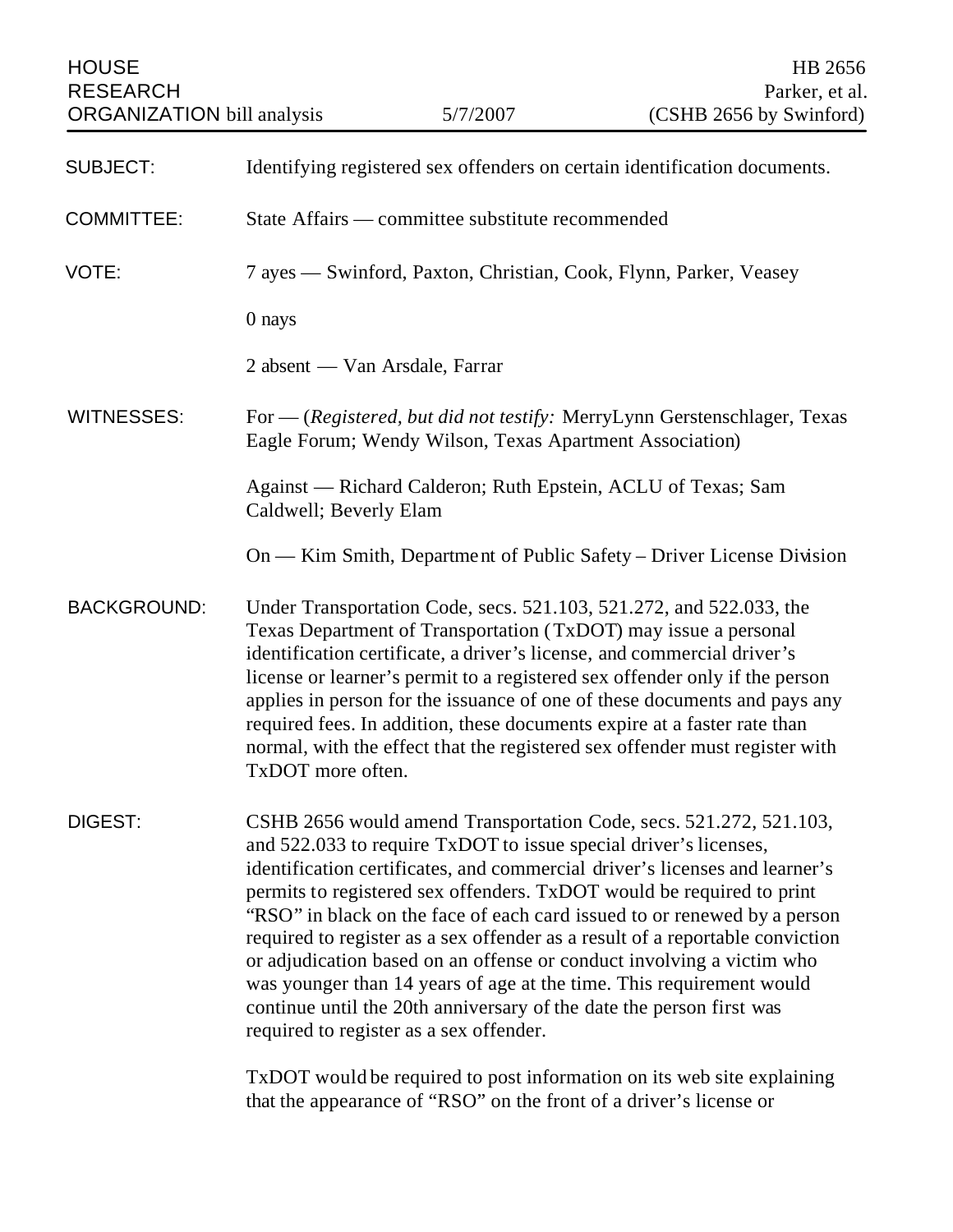## HB 2656 House Research Organization page 2

|                           | identification certificate marked the holder as a registered sex offender<br>whose crime involved a victim younger than age 14.                                                                                                                                                                                                                                                                                                                                                                                                                                                                                                                                                                                                                                                                                                                                                                                      |  |  |
|---------------------------|----------------------------------------------------------------------------------------------------------------------------------------------------------------------------------------------------------------------------------------------------------------------------------------------------------------------------------------------------------------------------------------------------------------------------------------------------------------------------------------------------------------------------------------------------------------------------------------------------------------------------------------------------------------------------------------------------------------------------------------------------------------------------------------------------------------------------------------------------------------------------------------------------------------------|--|--|
|                           | TxDOT would be allowed to collect an additional fee to issue the special<br>licenses, permits, and certificates.                                                                                                                                                                                                                                                                                                                                                                                                                                                                                                                                                                                                                                                                                                                                                                                                     |  |  |
|                           | The bill would take effect on September 1, 2007, and would apply only to<br>a license, permit, or certificate issued or renewed on or after that date.                                                                                                                                                                                                                                                                                                                                                                                                                                                                                                                                                                                                                                                                                                                                                               |  |  |
| <b>SUPPORTERS</b><br>SAY: | CSHB 2656 would help law enforcement keep closer tabs on some of the<br>most serious sex offenders — those who victimize children younger than<br>age 14. Because sex offenders tend to be repeat offenders, the state should<br>take all reasonable steps to monitor them when they are out in free society.<br>For example, a driver's license with the label "RSO" would tip off an<br>officer as to the person's status as a sex offender and would allow the<br>officer to check to ensure that the offender was meeting registration and<br>other requirements of the offender's status. In addition, the information<br>could alert a law enforcement officer who stopped a sex offender with a<br>child to investigate the situation more fully and allow an officer who saw a<br>suspicious car near an area where children congregate to check whether<br>the person inside was a registered sex offender. |  |  |
|                           | Any inconvenience to registered sex offenders would be outweighed by<br>the contribution to public safety. Additionally, sex offenders already are<br>required to register their status, and communities already have wide access<br>to notification of their presence. Society can regulate sex offenders only if<br>it can track them, and CSHB 2656 would advance this goal. Additionally,<br>CSHB 2656 would not be a punishment or penalty. It would fall under the<br>category of collateral consequences, which have been ruled constitutional<br>by the U.S. Supreme Court.                                                                                                                                                                                                                                                                                                                                  |  |  |
|                           | Implementation of CSHB 2656 should not present a problem because the<br>Department of Public Safety often must link records. Driver's license<br>information also contains addresses, so the identities of persons with<br>similar names should not be confused, and any mistake could be rectified<br>easily. State funds and fees spent to help protect society from dangerous<br>sex offenders would be well spent.                                                                                                                                                                                                                                                                                                                                                                                                                                                                                               |  |  |
| <b>OPPONENTS</b><br>SAY:  | CSHB 2656 would be grossly unfair to sex offenders who already are<br>subject to strict registration requirements. Imposing special driver's<br>licenses is akin to requiring them to wear a "scarlet letter." The                                                                                                                                                                                                                                                                                                                                                                                                                                                                                                                                                                                                                                                                                                   |  |  |